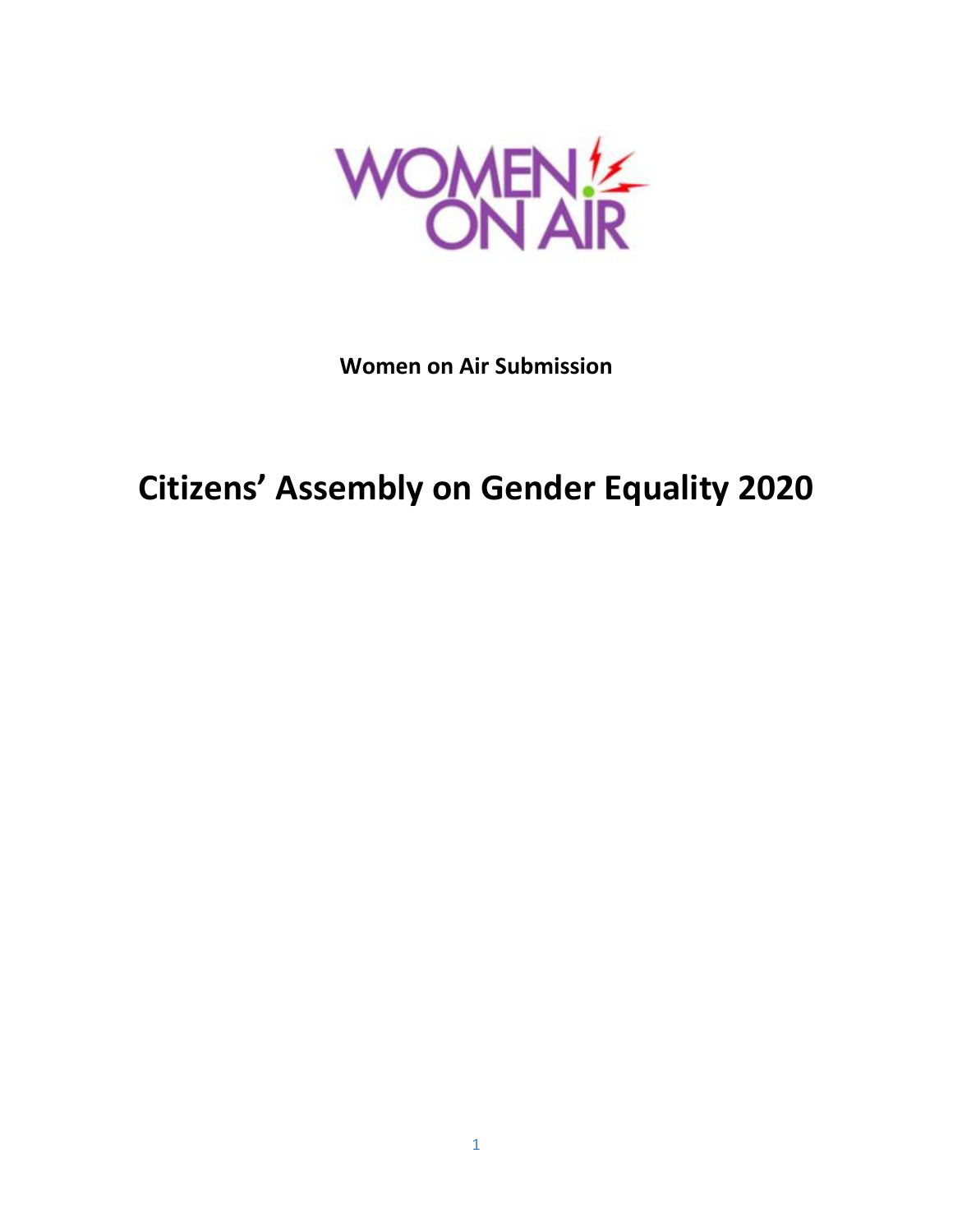#### **About Women on Air**

Women on Air was set up 10 years ago this year as a result of a conversation on Twitter between journalist Margaret E Ward and Helen Mc Cormack, then a radio producer. They posed a simple question, 'where are all the women on the airwaves?' They then set about attempting to raise consciousness around the evident gender imbalance on air. The result of that was a well publicised conference called 'Bring on the Women' held in 2010. For the next five years they held consciousness raising events, inviting high profile presenters and journalists to essentially demystify 'the media' to audiences of women. The aim was to inspire women to put themselves forward. As the RTÉ presenter Clare Byrne told one audience , 'just say yes when you are asked to do an interview and work out the rest later …

Since 2015, under the chairmanship of RTÉ News Editor Roisin Duffy, Women On Air has been propelled by the conviction that in Ireland, the first draft of public policy is often formed on the airwaves, so those experts / contributors who are brought on to programmes to express opinions or give of their knowledge are integral to that process. Viewed in that context, the need for gender e quality on the airwaves is not just obvious but essential in a functioning democracy.

With that in mind, Women on Air, with the support of funding by the BAI and time voluntarily given by too many dedicated media and communications professionals to mention here, set up an intensive mentor-based media training programme to build confidence, demystify media and train women with something to say, to say it. WOA also currently also holds one day 'workshops' with a similar aim, to arm women with the necessary skills to do interviews and to maintain a presence on air, across radio, TV and online platforms. We also continue to have consciousness raising events, and to participate in public fora such as the Ploughing Championships.

The focus of Women on Air is the promotion of female voices as on-air contributors, though it is worth noting that the UK Government Equalities Office found that stories by women reporters are more likely to challenge gender stereotypes than those filed by male reporters.

Amongst the groups trained by Women on Air to date are the women behind the Waking the Feminists' movement, who went on to influence policy change; newly elected politicians from across the political divide; the Ladies Gaelic Football Association (LGFA); women on both sides of the Repeal the 8<sup>th</sup> Referendum; and women involved in sport, science, charities, direct provision, minority groups, law, business and finance. A recent recipient of training, who went on to take part in a host of media opportunities, and consequently inspire woman across the country on many levels - is aspiring astronaut Nora Patten.

## **The importance of achieving gender equality on the airwaves**

It would be fair to assume that gender balance on the highly influential Irish airwaves would contribute generally to gender equality in Ireland.

Gender balance on the airwaves is of particular importance in Ireland, given that engagement with broadcast media is high and that social policy is often influenced, and indeed changed, by views expressed on broadcast media. Radio listenership in Ireland is exceptionally high so it should be of deep concern to society as a whole that it is dominated by male voices.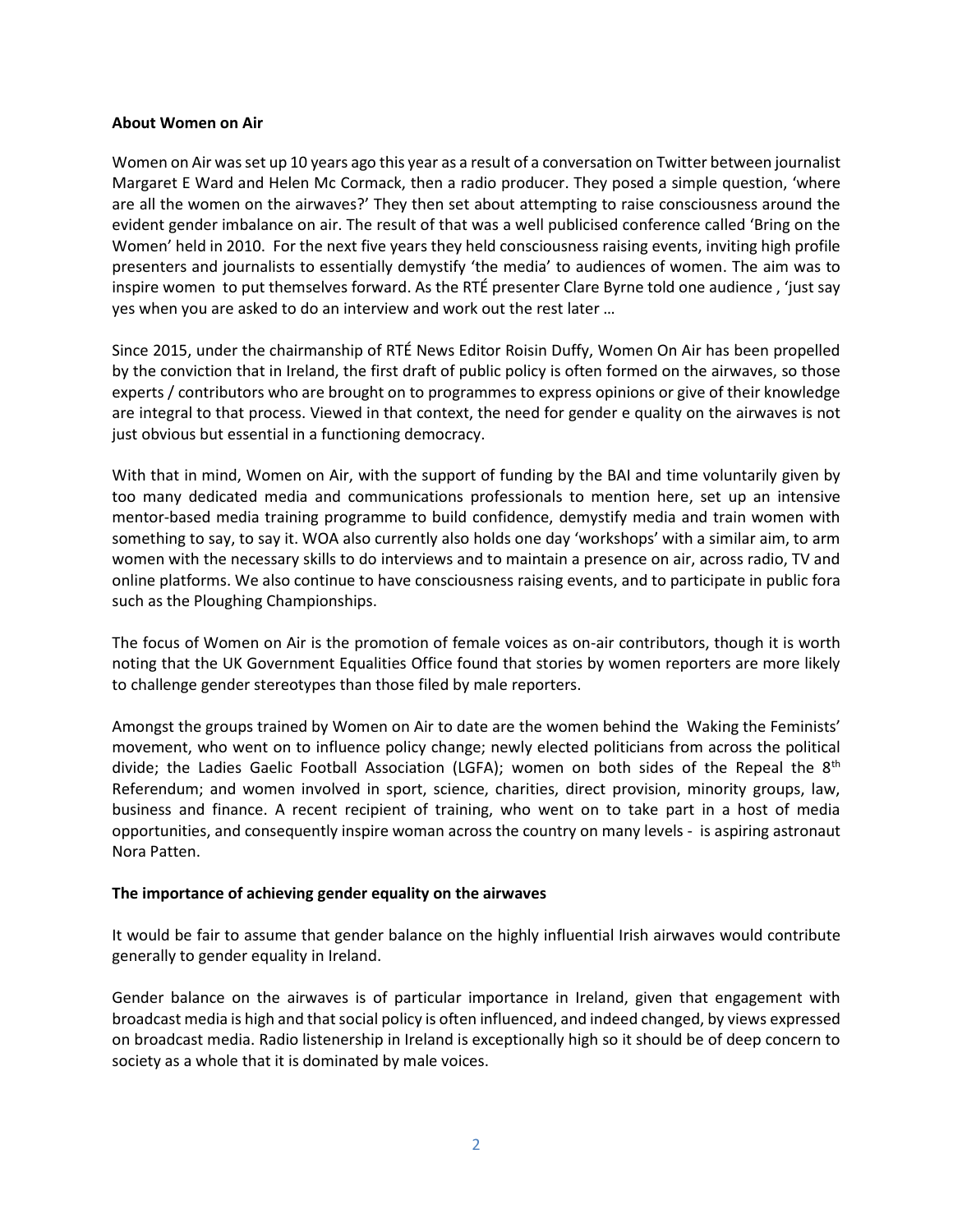The serious underrepresentation of women on the airwaves does a disservice to women and to society in general. Whilst women's voices remain the minority, they will remain the 'other' and will not be regarded as usual or mainstream. It is interesting to note the many derogatory terms that are still attached to women's voices, "shrill", "high-pitched", "emotional"; men's voices tend to be described as "deep" and "authoritative". Fascinatingly, a number of studies have found that women's voices are becoming deeper, seemingly because they understand that a deeper voice is associated with power and authority. Were women's voices heard more regularly that bias could change.

Women on Air strongly contests the tendency to conflate gender inequality with diversity concerns. It is obviously of concern that minority groups are under-represented on Irish broadcast media and that also needed to be addressed, they are two separate issues - women are the majority in Irish society. The classification of gender inequality under the moniker of diversity allows the issue to be downplayed by treating it as one of many inequalities rather than a specific one affecting the majority of the population. And of course, women may be doubly discriminated against by being 'female and a member of the travelling community', for example.

## **Myths and excuses**

There are a number of common assumptions in the broadcasting milieu that tend towards undermining the case for gender balance on the airwaves.

A [House of Lords report](https://publications.parliament.uk/pa/ld201415/ldselect/ldcomuni/91/91.pdf) in 2014/2015 said there was a view from broadcasters that the underrepresentation of women on broadcast current affairs media was a reflection of the underrepresentation of women in British public life. Of course, this is at least partially dependent on what constitutes news and who decides. A male centred world view will result in a traditional and conservative view of what should be covered in current affairs; a world view that will tend to exclude women. Other witnesses to the House of Lords committee said that there was a lack of female experts, that women were "not expert enough". Again, this depends on who decides what expertise is needed and who is an expert; there is a strong, and understandable, tendency in broadcast media to stick with the "tried and trusted" guest, but this mitigates against female contributors whose expertise may be just as good or offer a different dimension. Expertise or merit is generally set by the dominant culture.

## **Establishing a baseline**

Unlike other European countries, there has been little in-depth research in Ireland to determine how uneven the representation of women in the media actually is, it is the elephant in the room. It is of the utmost urgency that we establish how low the base actually is. However, the limited. And somewhat dated, data that does exist suggests the problem of female representation on the airwaves is considerable and not unique to Ireland.

- In 2015, the National Women's Council's ["Hearing Women's Voices?"](https://www.nwci.ie/images/uploads/Hearing_Womens_Voices_2015_final.pdf) study found that women continue to be underrepresented across news and current affairs across all Irish radio stations monitored. The overall figure was 72% for men, 28% for women.
- The [House of Lords report](https://publications.parliament.uk/pa/ld201415/ldselect/ldcomuni/91/91.pdf) in 2014-2015 refers to the Global Media Monitoring Project 2010 study that found that only 26% of experts and contributors to UK radio and TV were women.
- In 2018, th[e EPRA](https://ec.europa.eu/digital-single-market/en/news/women-are-under-represented-and-screen-says-epra-report) (the European platform of regulatory authorities) noted the disparities between the representation of men and women both on and off screen and that women were typically subject to more stereotypical and degrading portrayal than men.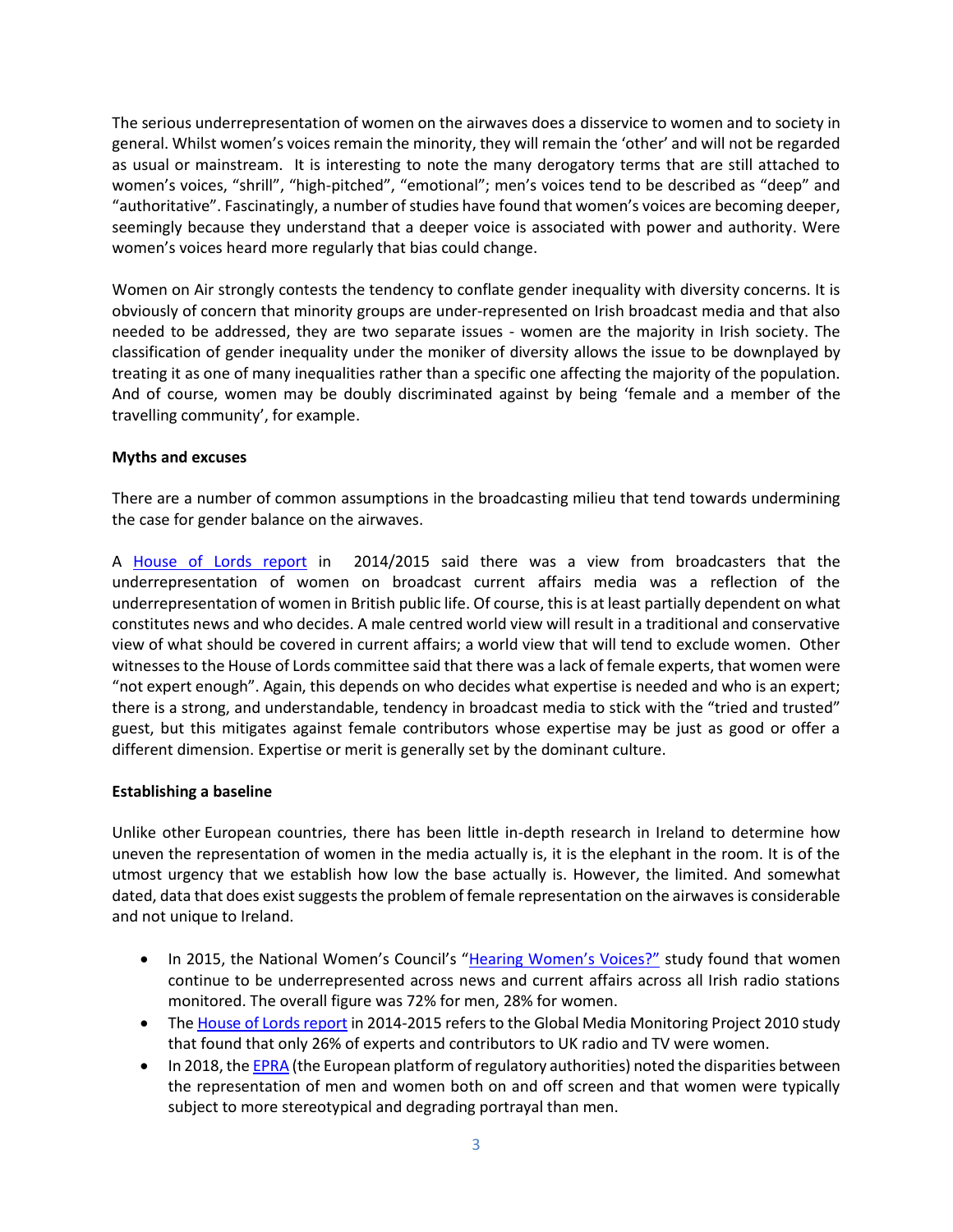- In its [Gender Action Plan of April 2018,](https://www.bai.ie/en/media/sites/2/dlm_uploads/2018/04/20180423_BAI_GenderActionPlan_vFinal_AR.pdf) the Broadcasting Authority of Ireland identified data collection and publication as a key area in promoting gender equality.
- In 2013, the Economic and Social Research Council surveyed 10 countries such as the US, Australia and the UK and found that news coverage was heavily weighted towards male news sources, with women only interviewed or cited in 30% of TV news stories. In all 10 countries, female sources tended to appear in longer news items and softer news topics such as family and lifestyle.

The relative paucity of data in Ireland and elsewhere is a serious barrier to progress. We find ourselves limited in making our case through the lack of data. If we cannot assert with confidence where and when the problem is, then solutions will remain elusive.

Monitoring is key to this and the "Hearing Women's Voices?" report makes detailed suggestions based on its Irish research. It suggests that someone be appointed at programme level to monitor female representation; that the radio stations monitor gender breakdown across all programmes. The BAI recognise the key importance of monitoring. In 2017, they said that broadcasters would be asked to report on gender balance and that the regulator would be more active in this area. In 2018, the National Women's Council of Ireland asked the BAI to monitor the Irish airwaves for gender balance on a yearly balance. The BAI are committed to progress on this issue so pursuit of it should prove useful.

We are convinced of the need for more research into the many and complex issues surrounding gender imbalance on our airwaves. More information will help to shift perceptions and the need for radical rebalancing will become more apparent.

#### **Recommended actions**

As in many areas of inequality, the issue of quotas for gender balance is controversial. Most reports recommend voluntary targets but hesitate about the issue of compulsory quotas.

The Hearing Women's Voices? study suggests that the BAI set minimum gender quotas for guests/experts of 30/70 over a three-year period; it also suggests they should highlight programmes that achieve a 40/60 balance and challenge those who do not.

The experience of the [BBC's Outside Source](https://www.bbc.com/aboutthebbc/reports/policies/5050) is enlightening and indicates the importance of also dealing with the issue at the programme level. Its presenter Ros Atkins made a commitment to on air gender equality. They started off with 39% in January 2017 and with considerable effort they managed to increase their average to 52% by that summer. And the programme increased its viewership by 25%; the initiative proved so successful that the BBC has adopted it across the organisation. The movement has spread, and many other organisations are now committed to this 50:50 plan and many broadcast organisations in other European countries have taken the BBC's lead with its 50/50 programme, an optin as opposed to an obligatory quota-based process. Programme teams voluntarily sign up to the 50/50 programme and aspire to reach the target.

• WOA is advocating for **compulsory quota**s for broadcast media where it is possible to require them. We point to the success of quotas for the election of women to the Dáil, particularly in the 2016 election. We accept there are challenges but do not consider them insurmountable. In the meantime, there needs at least to be measurable targets, and effective monitoring.